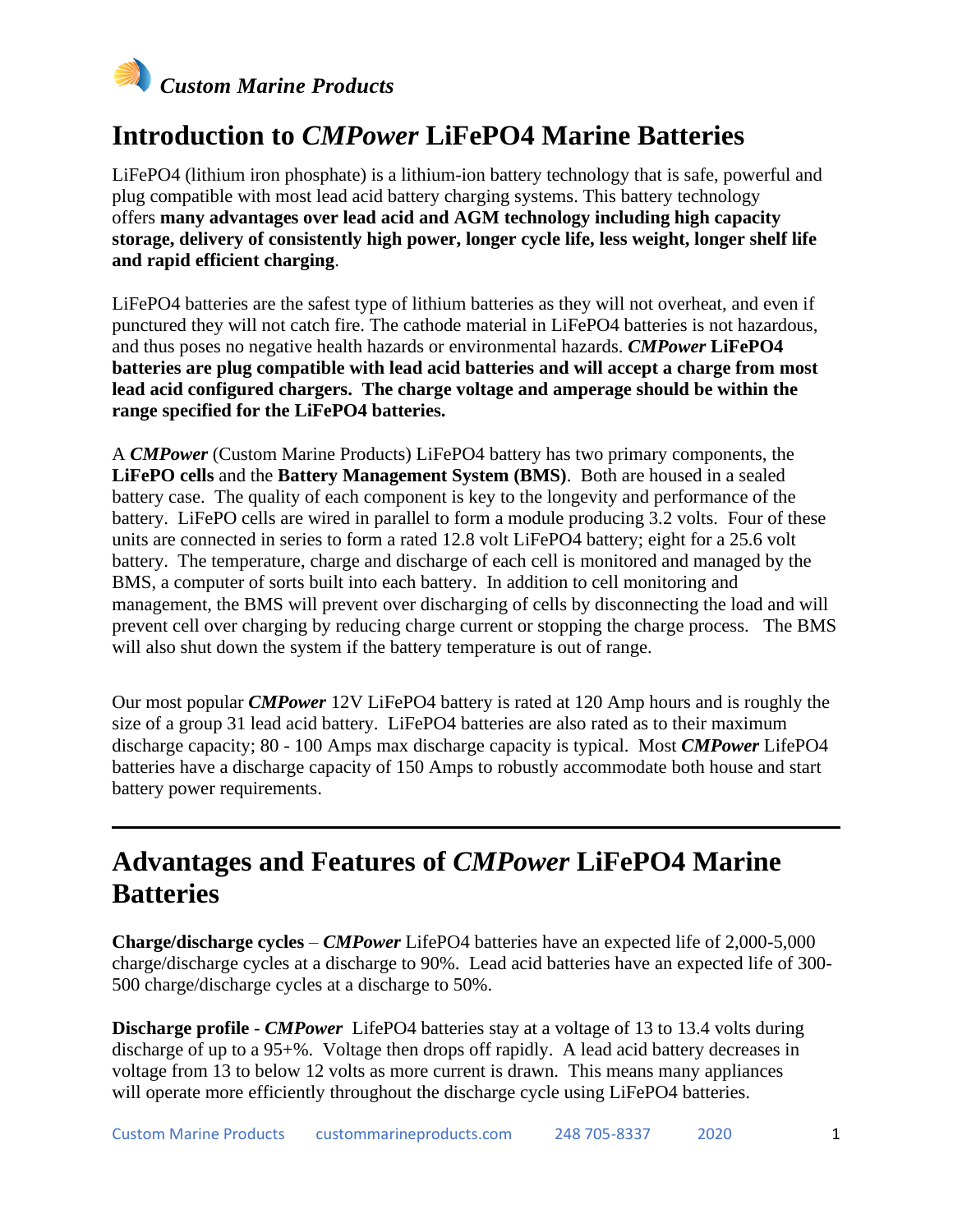

**Discharge rate** - The BMS built into *CMPower* batteries has a 100 amp or 150 amp continuous discharge capacity. This means the batteries can sustain a heavy continuous discharge without damage or degradation. Rapid charge is also a benefit of the high power BMS built into *CMPower* batteries.



"C" is the rated Amp Hour BMS Discharge Capacity (150 Amps)

**Battery Monitoring** - *CMPower* LiFePO4 batteries are equipped with Bluetooth for easy and effective monitoring the battery State of Charge (SOC). This is important because unlike lead acid batteries, LiFePO4 batteries maintain a nearly constant voltage between 13 and 13.4 volts so a volt meter is of limited value for measuring SOC. A built in Bluetooth capability enables real time monitoring of each battery through an app on an Android or IOS smartphone or tablet. The app displays the state of charge (SOC) of the battery, the amp draw and voltage level, the temperature, the time to full charge and the number of charge/discharge cycles. This capability is nearly equivalent to having a built-in battery bank monitoring system like a Link 2000.



**Compatibility** - While the optimal charging parameters vary between LiFePO4, AGM and lead acid battery technology, the BMS built into *CMPower* LiFePO4 batteries compensates for this. Thus, *CMPower* LiFePO4 batteries are compatible with most lead acid and AGM battery charging systems.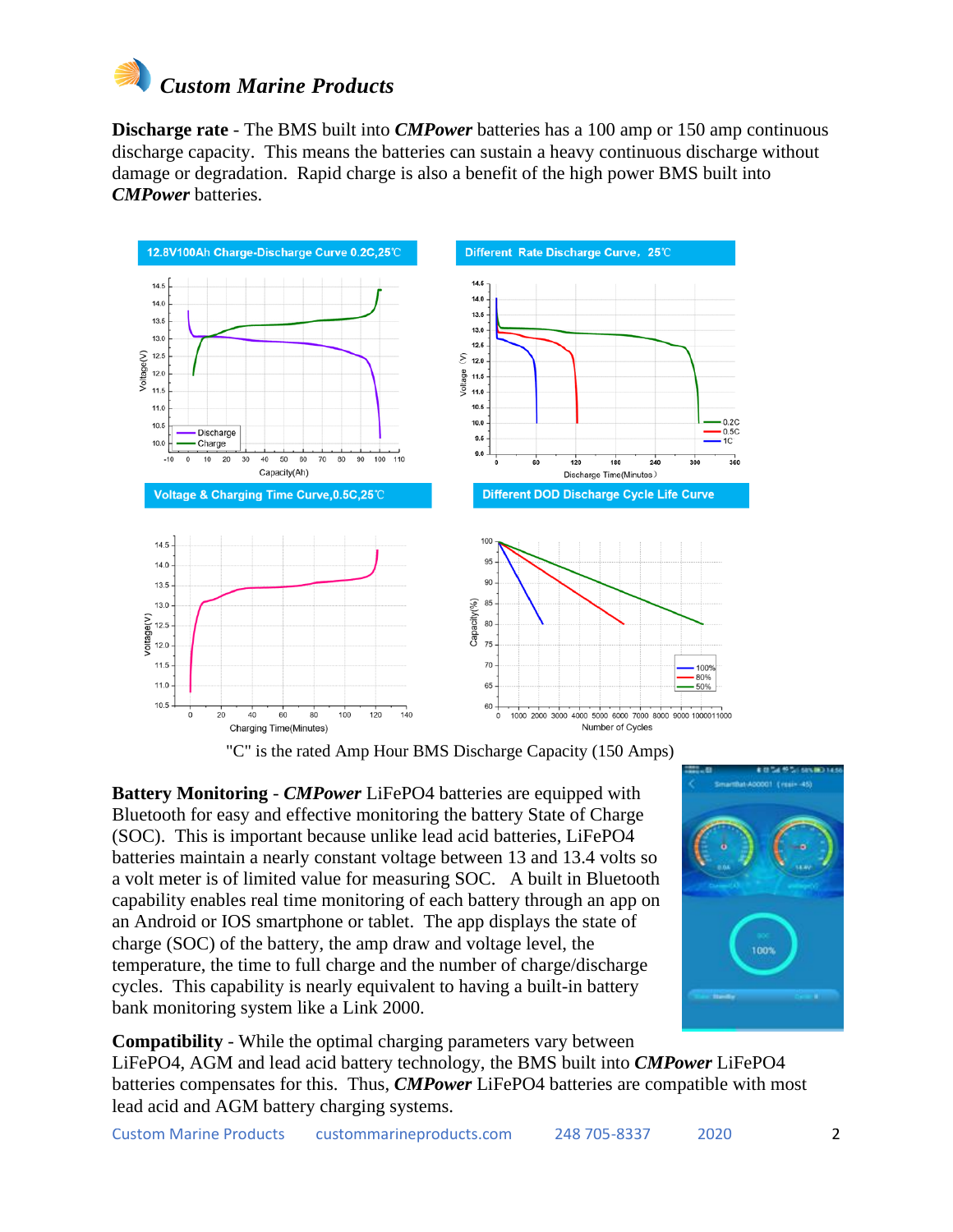

**Weight/Power Ratio** - A typical 100 Ah LiFePO4 battery weighs about 31 pounds. A comparable lead acid battery is over twice that. Because LiFePO4 batteries can be safely drawn down 90% vs 50%-60% for lead acid, fewer batteries are required to achieve the same power. Battery weight combined with useful power capacity means battery weight can be cut by more than half using LiFePO4 batteries. Also, LiFePo4 batteries will occupy up to 40% less space than equivalent lead acid batteries.

For example, 3 group 31 110 amp hour lead acid batteries weighing a total of 200 pounds can be replaced by 2 group 31 size 100 amp hour LiFePO4 batteries weighing a total of 62 pounds. Both configurations have roughly the same power capacity because the lead acid can be safely drawn down 50% (330 amps  $\omega$  50% = 165 amps) and the LiFePO4 can be safely drawn down 95% (200 amps  $\omega$  95% = 190 amps). Also, the lead acid will endure 300-500 cycles and the LiFePO4 over 2,000 cycles.

| Example:                | <b>Lead Acid</b>  | LiFePO4                |  |  |
|-------------------------|-------------------|------------------------|--|--|
| <b>Battery Bank</b>     | 3 Group 31 110 Ah | 2 Group 31 size 100 Ah |  |  |
| <b>Rated Capacity</b>   | 330 Amps          | 200 Amps               |  |  |
| <b>Useable Capacity</b> | 165 Amps          | 190 Amps               |  |  |
| Charge/discharge cycles | 300-500           | 2,000-4,000            |  |  |
| Weight                  | 200 pounds        | 62 pounds              |  |  |

**Safety** – Lithium ion batteries have a reputation for catching fire. This is not so with LiFePO4 batteries, a very different technology. The built-in Battery Management System (BMS) monitors the state of charge of each cell group and manages the temperature, charge and discharge rates. The BMS will prevent over-charging and over-discharging by disconnecting from the source. There are no toxic chemicals or gases as in many types of lead acid batteries.

**Efficiency** – In off-grid applications such as solar and wind, energy efficiency can be of crucial importance. The round-trip energy efficiency (discharge from 100% to 0% and back to 100% charged) of the average lead-acid battery is 80%. The round-trip energy efficiency of a LiFePO4 battery is over 90%. The charge process of lead-acid batteries becomes particularly inefficient when the 80% state of charge has been reached, resulting in charging efficiencies of 50% or even less. In contrast, a LiFePO4 battery will still achieve 90% efficiency under shallow discharge conditions. This means more of the charging power is actually stored in the LiFePO4 battery.

**Bottom line** - *CMPower LiFePO4 marine batteries are lighter, can be drawn down 95%, hold a steady voltage, are plug compatible with lead acid chargers, and charge more quickly than lead acid batteries. They are nontoxic and safe. They are more expensive than lead acid however their advantages often outweigh the additional expense.*





Custom Marine Products custommarineproducts.com 248 705-8337 2020 3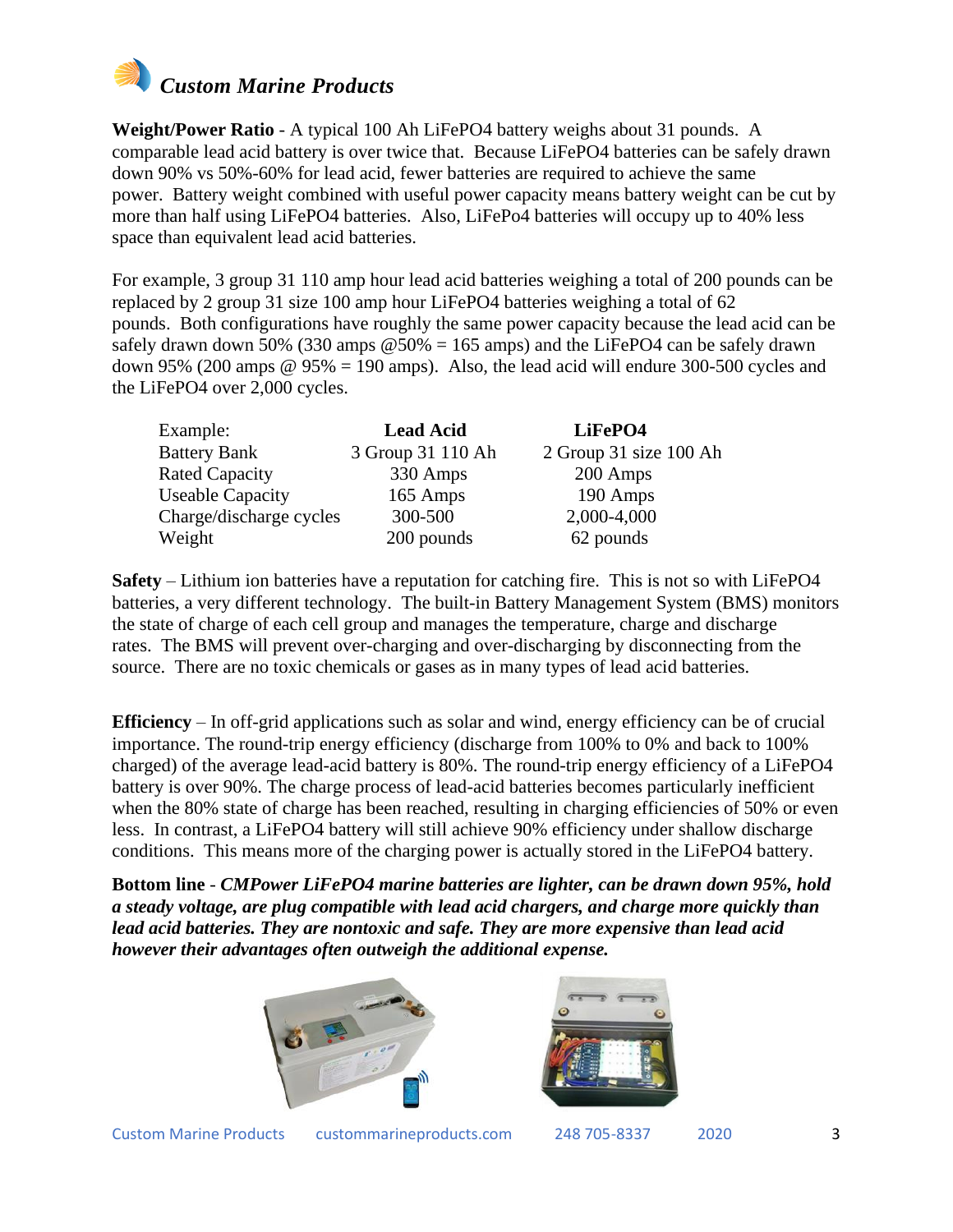

### **Installation and Operating Considerations –** *CMPower* **Batteries**

**Mounting** - The batteries can be positioned and secured in any direction; bottom or side. There is nothing to leak out. The area around the batteries should be ventilated for heat dissipation.

**Wiring** – Up to four batteries may be wired in series and up to ten batteries may be wired in parallel . See wiring diagrams below:

**Parallel** – Up to ten batteries may be connected in parallel to increase the current capacity of the battery bank. When batteries are connected in parallel, the voltage of the system does not change, but the current capacity of each battery is additive. For example, two 100 Amp batteries connected in parallel can deliver 200A continuously. All cables and connections MUST be able to accommodate the high currents that can be delivered by the battery bank. Appropriate fuses and circuit breakers are also highly recommended to protect downstream appliances.



Parallel - 12 V 400 A Draw Capacity 360 Ah Capacity at 90%

**Series** - Up to four batteries may be connected in series to increase the voltage of the battery bank up to a 48V system. When batteries are connected in series, current capacity remains the same, and the system voltage is additive. For example, three 100 Amp batteries connected in series can deliver 100 A continuously at a nominal 36V.



Series - 48 V 100 A Draw Capacity 360 Ah Capacity at 90%

#### *It is important that all batteries be of equal charge greater than 70% before connecting them in series or parallel.*

**Operating and Storage Temperature Range** - LiFePO4 batteries can be stored in temperatures of -10 $\degree$ F (-20 $\degree$ C) to 100 $\degree$ F (+38 $\degree$ C). It is recommended they not be charged and discharged at temperature below -4 $\rm{^{\circ}F}$  (-20 $\rm{^{\circ}C}$ ) It is recommended that the negative terminals be disconnected for winter or long term storage so there is no chance of draining the batteries while in storage. Complete discharge of LiFePO4 batteries for an extended period of time will likely damage the cells or significantly reduce the charge/discharge cycles. LiFePO4 batteries should be recharged every 6 months.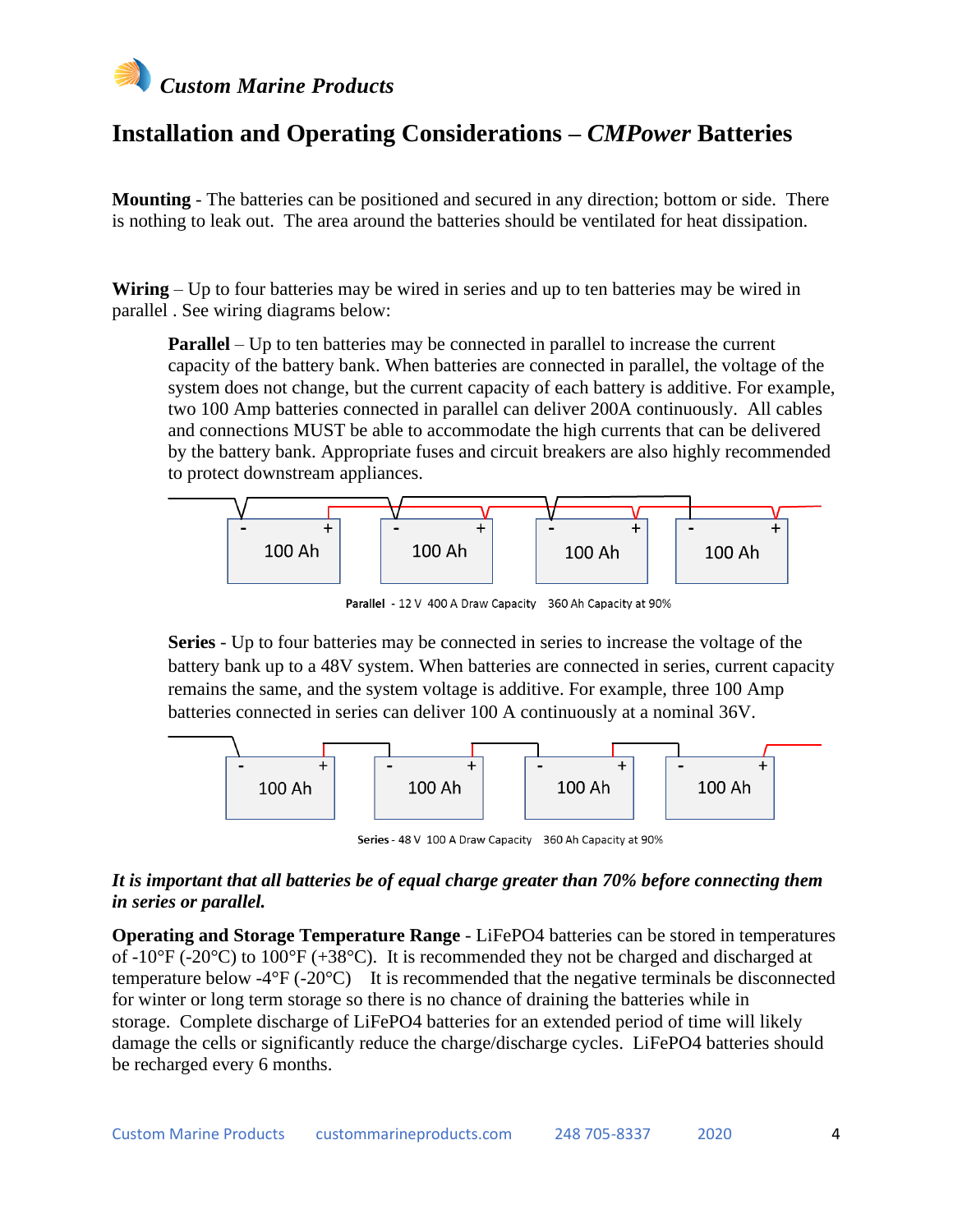# *Custom Marine Products*

**Disposal** - LiFePO4 batteries marked with the recycling symbol must be processed via a recognized recycling agency. Batteries must not be mixed with domestic or industrial waste.

**Charging** - For the Bulk/Absorption stage, the ideal voltage is 14.2V to 14.6V ± .5V. *CMPower* batteries do not require a float stage for charging, however, a float voltage of 13.4V to 13.8V can be used. Equalization is not recommended for *CMPower* batteries. If equalization cannot be turned off, a maximum voltage of 14.6V is acceptable. The recommended charging amperage is 20A to 50A continuous (.2C to .5C).

**Temperature Compensation** - Temperature compensation is not needed or recommended with our LiFEPO4 batteries.

# **Battery Monitoring Considerations**

**Programming a Battery Monitor** – Battery monitors measure the power charging and discharging the battery bank. Most battery monitors are designed to operate with lead acid battery technology. Unless properly programmed, battery monitors can be inaccurate with LiFePO4 batteries. The key to improving the accuracy of a battery monitor is properly setting the Peukert coefficient. (This is F08 on the Xantrex Link series monitors.) **We have found the proper Peukert coefficient for LiFePO4 batteries is 1.04.** We have also found that increasing the rated battery capacity by 10% is helpful. For example, set a 200Ah battery bank to 220Ah. This is because the charging and discharging efficiency of LiFePo4 batteries is significantly higher than lead acid or AGM batteries.

#### **Measuring State of Charge (SOC)** –

Unlike lead acid batteries, LiFePO4 batteries maintain a near constant voltage until discharged up to 90%. This voltage ranges from 13 to 13.4 volts. Thus, a voltmeter provides only an approximation of the battery SOC. See table below:

Battery Voltage at Rest

| 13.3 V or higher  | Over 80% full      |
|-------------------|--------------------|
| 13.2 V or higher  | At least 70% full  |
| $13.15$ V or less | Less than 40% full |
| $13.0 V$ or less  | Less than 25% full |



To more accurately monitor battery SOC, *CMPower* batteries are equipped with a Bluetooth capability so the battery SOC can be monitored from a Smartphone or tablet.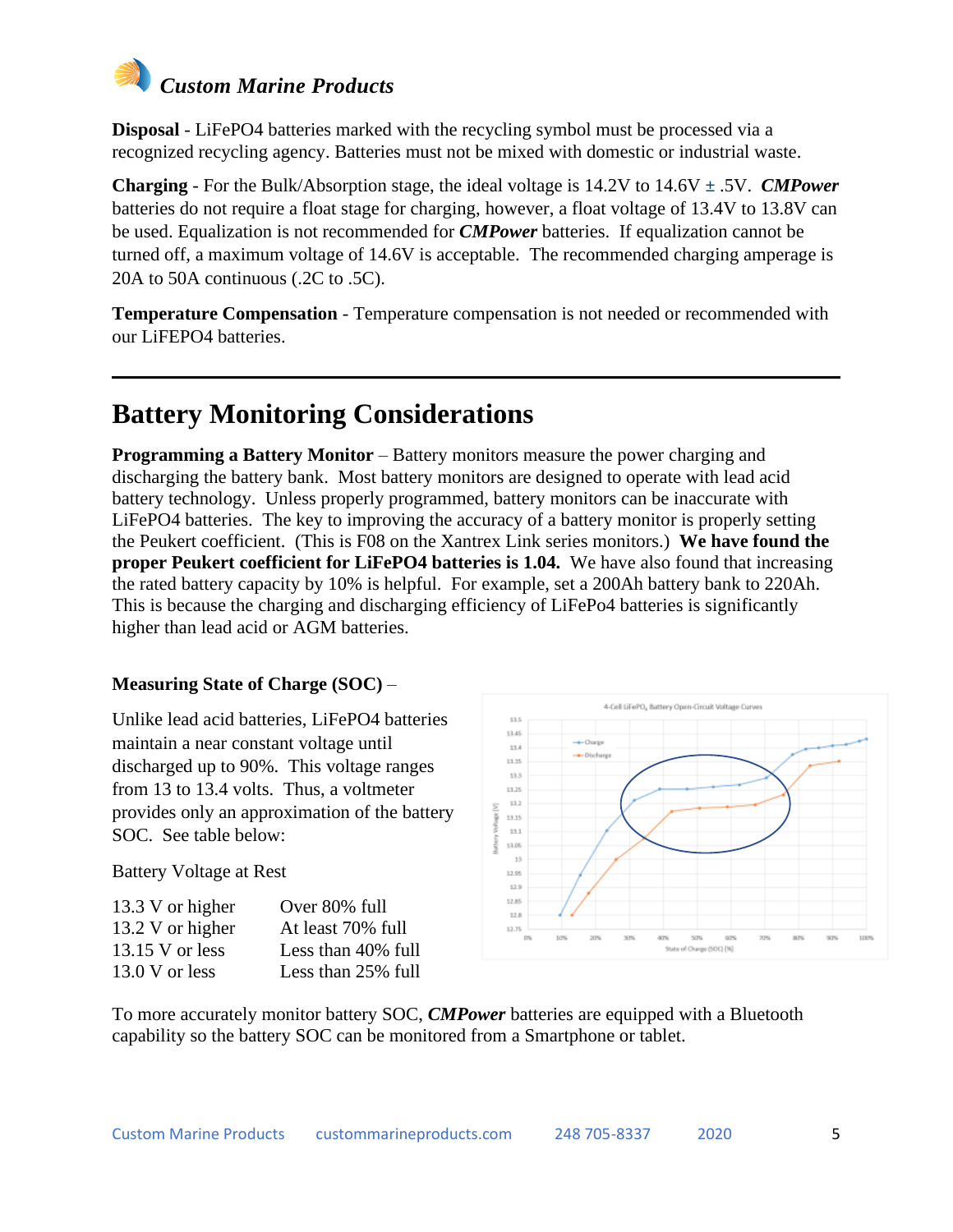

**Fuel Gauge Battery Monitoring Meter -** Some of *CMPower* batteries include a built in "fuel gauge" meter. To activate the meter, press the button in the lower left of the meter display. This will activate the gauge to display the battery state of charge and the battery voltage.

**Bluetooth Battery Monitoring System -** The built in Bluetooth feature enables the monitoring of each battery State-of-Charge (SOC) via a Smartphone or tablet app. We offer two APPS depending on the BMS used. The app displays the Amps currently charging or discharging from the battery at a point in time, the voltage of the battery, SOC %, the temperature of the battery, the time to full charge, the time to full discharge and the number of charge/discharge cycles the battery has incurred.

See details for installing and using the Bluetooth apps at the end of this manual.

# **Caution**

Do not reverse polarity of the battery as this will damage both the battery and the devices being connected.

Do not submerge the battery.

Do not expose battery to excessive heat or fire.

Do not short circuit the battery.

Do not mishandle, drop, throw or apply excessive force to the battery.

Do not operate with loose terminal connections

Do not combine lead acid and LeFePO4 batteries in the same system. All batteries should be of the same make and model.

#### **Be sure all batteries are at the same State-of-Charge before connecting in series or parallel.**

Recharge batteries every 6 months at a minimum when in not in use. Remove all connections from the negative terminal when storing for long periods of time.

### **Warranty**

Custom Marine Products warrants each branded battery to be free of defects for a period of 3 years from the date of sale as determined by either the customer's sale receipt, or other proof of purchase. Within the warranty period CMP will credit, replace or repair the product and/or parts of the product if determined to be defective in material or workmanship.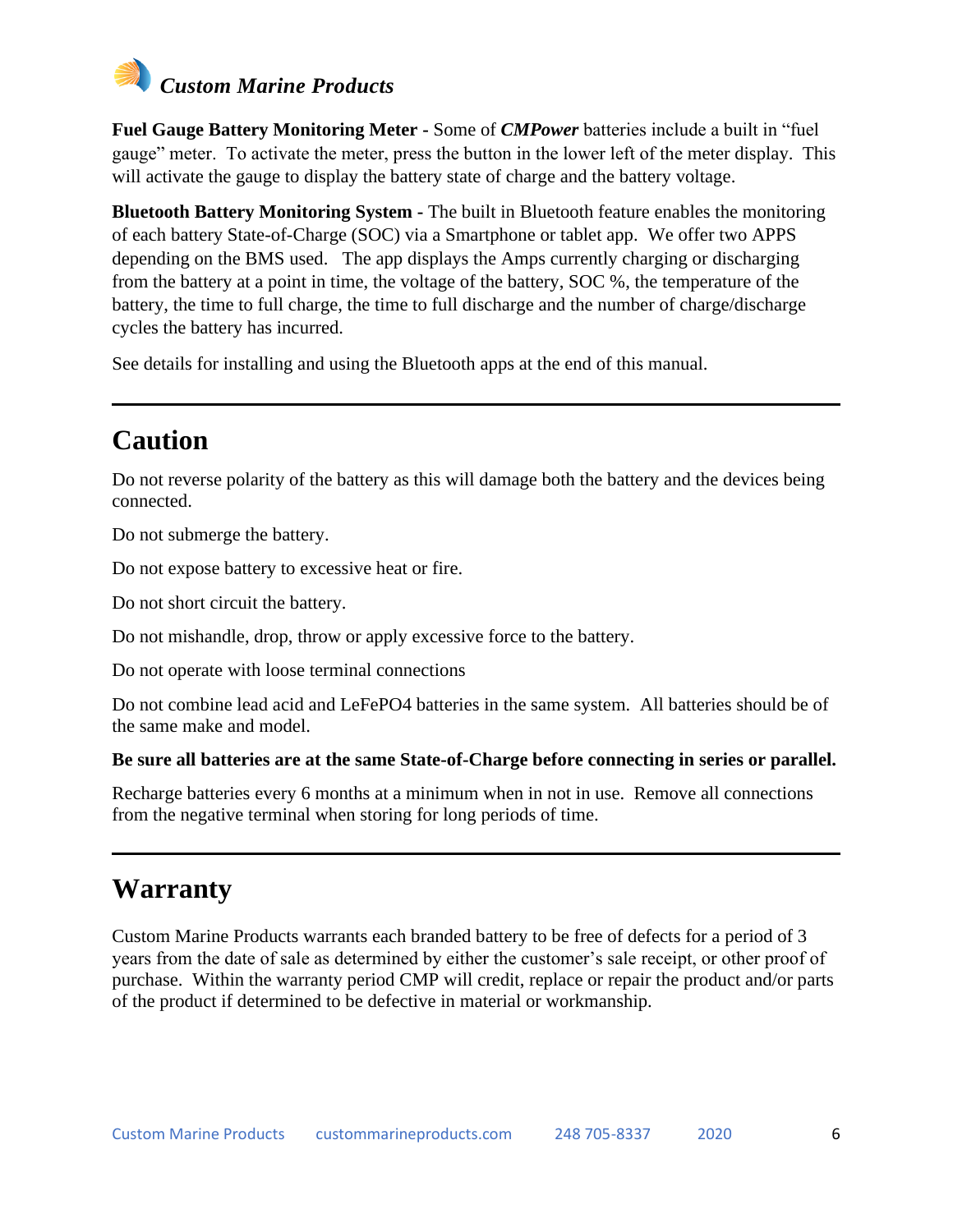

# *CMPower* **LiFePO4 Battery Specifications**

| <b>Electrical Characteristics</b> | <b>CMPower LiFePO4 Battery Specifications</b>                               |                        |                     |                       |                                                                           |                  |  |  |
|-----------------------------------|-----------------------------------------------------------------------------|------------------------|---------------------|-----------------------|---------------------------------------------------------------------------|------------------|--|--|
| <b>Rated Capacity</b>             | 100Ah                                                                       | 100Ah                  | 120 Ah              | 150Ah                 | 180Ah                                                                     | 150Ah            |  |  |
| Nominal Voltage                   | 12.8V                                                                       | 12.8V                  | 12.8V               | 12.8V                 | 12.8V                                                                     | 25.6V            |  |  |
| Energy                            | 1,280Wh                                                                     | 1,280Wh                | 1,536Wh             | 1,920Wh               | 2,304Wh                                                                   | 3,840Wh          |  |  |
| <b>Internal Resistance</b>        |                                                                             |                        | $30 \text{m}\Omega$ |                       |                                                                           |                  |  |  |
| Cycle Life                        | >2,000 cycles @ 100% DOD, >3,000 cycles @80% DOD (DOD - Depth of Discharge) |                        |                     |                       |                                                                           |                  |  |  |
| Self Discharge                    | <3% per month                                                               |                        |                     |                       |                                                                           |                  |  |  |
| <b>Standard Charge</b>            |                                                                             |                        |                     |                       |                                                                           |                  |  |  |
| Charge Voltage                    |                                                                             | 14.4±0.2V<br>28.8±0.2V |                     |                       |                                                                           |                  |  |  |
| Charge Mode                       |                                                                             |                        | CC/CV               |                       |                                                                           |                  |  |  |
| Optimal Charge Current (.2-.5C)   | 20-50A                                                                      | 20-50A                 | 24-60A              | 30-75A                | 36-90A                                                                    | 30-75A           |  |  |
| Max. Charge Current               | 100A                                                                        | 150A                   | 150A                | 150A                  | 150A                                                                      | 120A             |  |  |
| Charge Cut-off Voltage            | 14.6V                                                                       | 14.6V                  | 14.6V               | 14.6V                 | 14.6V                                                                     | 29.2V            |  |  |
| <b>Standard Discharge</b>         |                                                                             |                        |                     |                       |                                                                           |                  |  |  |
| <b>Continuous Current</b>         | 100A                                                                        | 150A                   | 150A                | 150A                  | 150A                                                                      | 120A             |  |  |
| Discharge Cut-off Voltage         | 9V                                                                          | 9V                     | 9V                  | 9V                    | 9V                                                                        | <b>18V</b>       |  |  |
| Environmental                     |                                                                             |                        |                     |                       |                                                                           |                  |  |  |
| Charge Temperature                | $0^{\circ}$ C to 45 $^{\circ}$ C<br>32°F to 113°F                           |                        |                     |                       |                                                                           |                  |  |  |
| Discharge Temperature             | -20°C to 60°C<br>$-4$ °F to $140$ °F                                        |                        |                     |                       |                                                                           |                  |  |  |
| <b>Storage Temperature</b>        | -10°F to $104$ °F<br>-25 $^{\circ}$ C to 40 $^{\circ}$ C                    |                        |                     |                       |                                                                           |                  |  |  |
| Water/Dust Resistance             | <b>IP56</b>                                                                 |                        |                     |                       |                                                                           |                  |  |  |
| <b>Passive Protection</b>         | Over charge, over discharge, temperature, short circuit                     |                        |                     |                       |                                                                           |                  |  |  |
| Mechanical                        |                                                                             |                        |                     |                       |                                                                           |                  |  |  |
| <b>Material System</b>            | LiFePO4                                                                     |                        |                     |                       |                                                                           |                  |  |  |
| <b>Plastic Case</b>               | ABS+PC UL V-0 flame resistant                                               |                        |                     |                       |                                                                           |                  |  |  |
| Dimensions                        | 13 x 6.7 x 8.3 H in                                                         | 13 x 6.7 x 8.3 H in    | 13 x 6.7 x 8.3 H in | 18.9 x 6.7 x 9.5 H in | 18.9 x 6.7 x 9.5 H in                                                     | 20.5x10.5x8.7 in |  |  |
|                                   | 330x170x210 H mm                                                            | 330x170x210 H mm       |                     |                       | 330x170x210 H mm   480x170x240 H mm   480x170x240 H mm   520x267x220 H mm |                  |  |  |
| Weight                            | 30.8 lb.<br>14 kg                                                           | 30.8 lb.<br>14 kg      | 35.3 lb.<br>16 kg   | 44.1 lb. 20 kg        | 52.9 lb. 24 kg                                                            | 86 lb. 39kg      |  |  |
| Terminal                          | M8                                                                          |                        |                     |                       |                                                                           |                  |  |  |
| <b>State of Charge Monitor</b>    | Bluetooth app                                                               |                        |                     |                       |                                                                           |                  |  |  |
| Shelf Life                        | 6 months - recharge                                                         |                        |                     |                       |                                                                           |                  |  |  |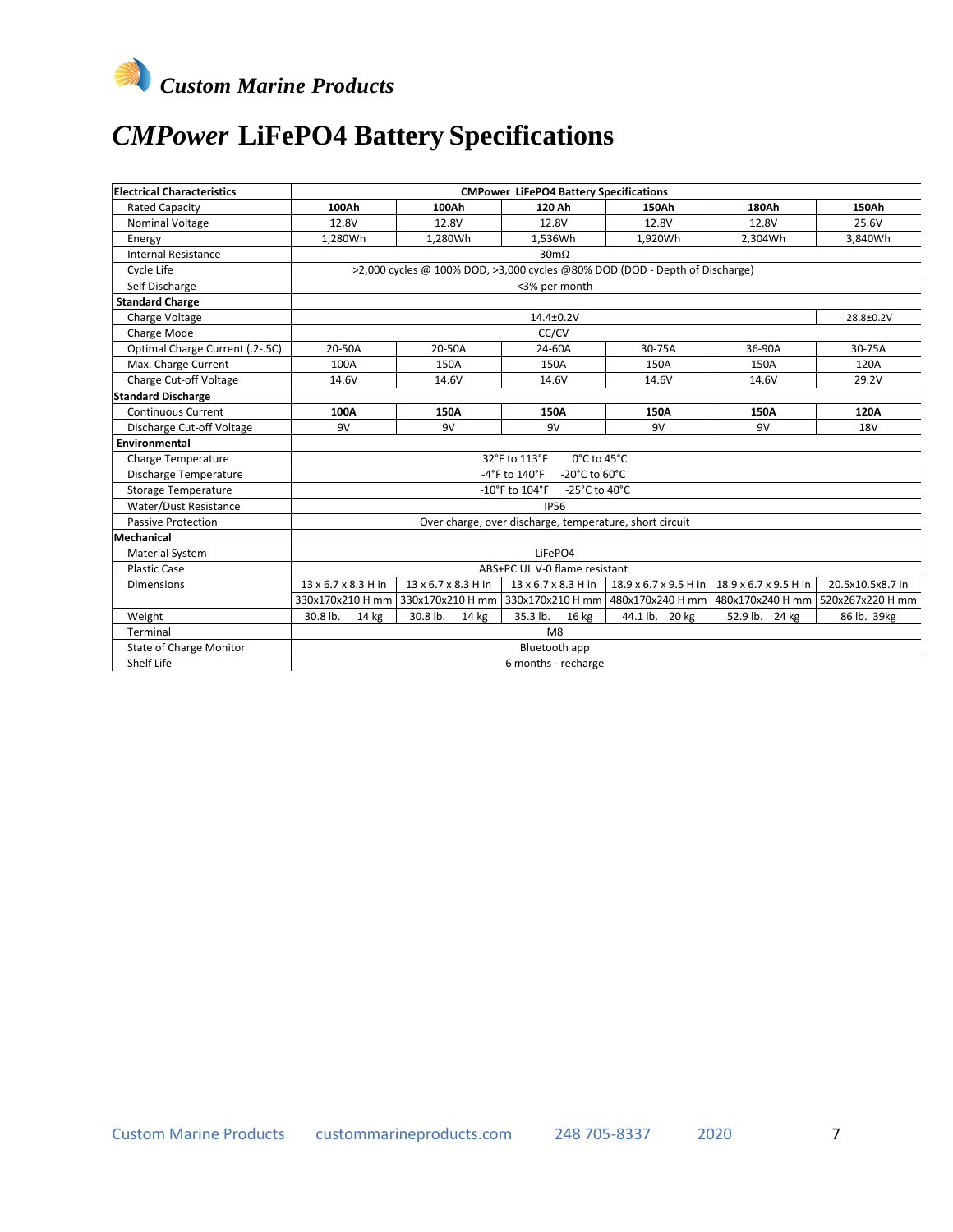

### **Bluetooth Battery Monitor App for CMP LiFePO4 Batteries – Type 2 BMS**



Download the App

Android: Download from CMP website Apple: Smart-BMS

Press the green battery image to activate the list of available batteries to observe. Select the battery to be monitored from the list of batteries and Bluetooth appliances.

If the word NULL is displayed on the screen, the Bluetooth system is in sleep mode. Wake it up by putting a charge or discharge on the battery. Connect to the battery of choice by pressing on the green battery image. Once connected, the battery serial number will be displayed.

The State of Charge information will be displayed next to the image of the battery.

Swipe right to left to go to the next page.

Press the check button in the upper left area of the page to activate the battery health check process.

The four areas of health will be tested and the results will be displayed at the bottom of the page. If all four item appear with a red X, chances are the battery connection has been interrupted and the Bluetooth feature must be reactivated.

The bottom of the page shows the average minutes to full charge and to full discharge based on the current state of charge or discharge. The value of 65535 is displayed when there is no activity with the battery.

Swipe right to left to go to the next page.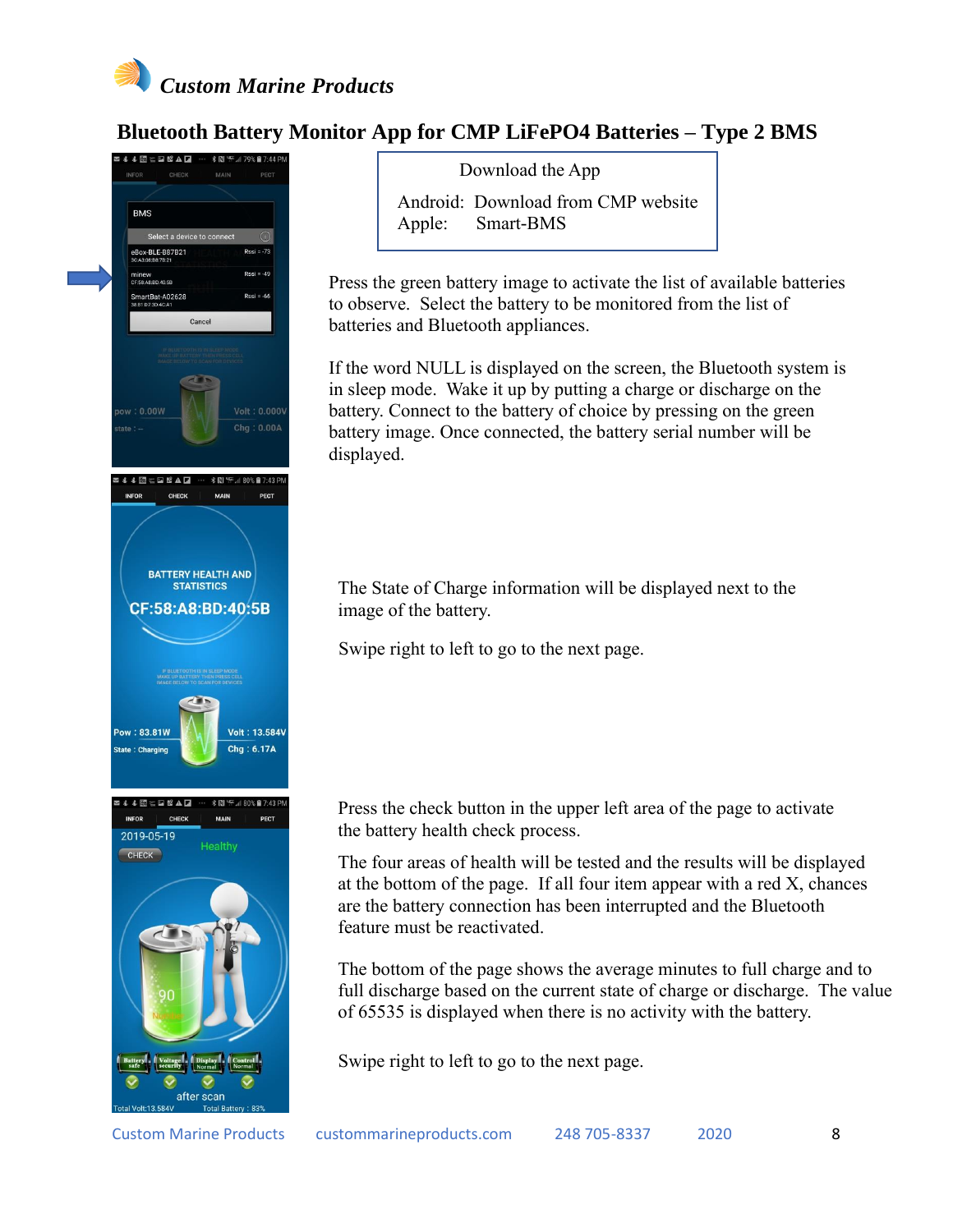



The Main data page is used to monitor the current activity of the battery. The battery image displays the charge remaining in the battery.

Note: LiFePO4 batteries consist of four sets of cells wired together in series. The Battery Management System (BMS) monitors each of the cell sets and displays the voltage of each set on this page.

The BMS also tracks the number of charge and discharge cycles. This battery should support at least 3,000 charge and discharge cycles.

Swipe right to left to go to the next page.

The last page displays battery status in detail. This page is used to troubleshoot issues with the battery should they occur. This page displays the min and max points for various operating aspects of the battery.